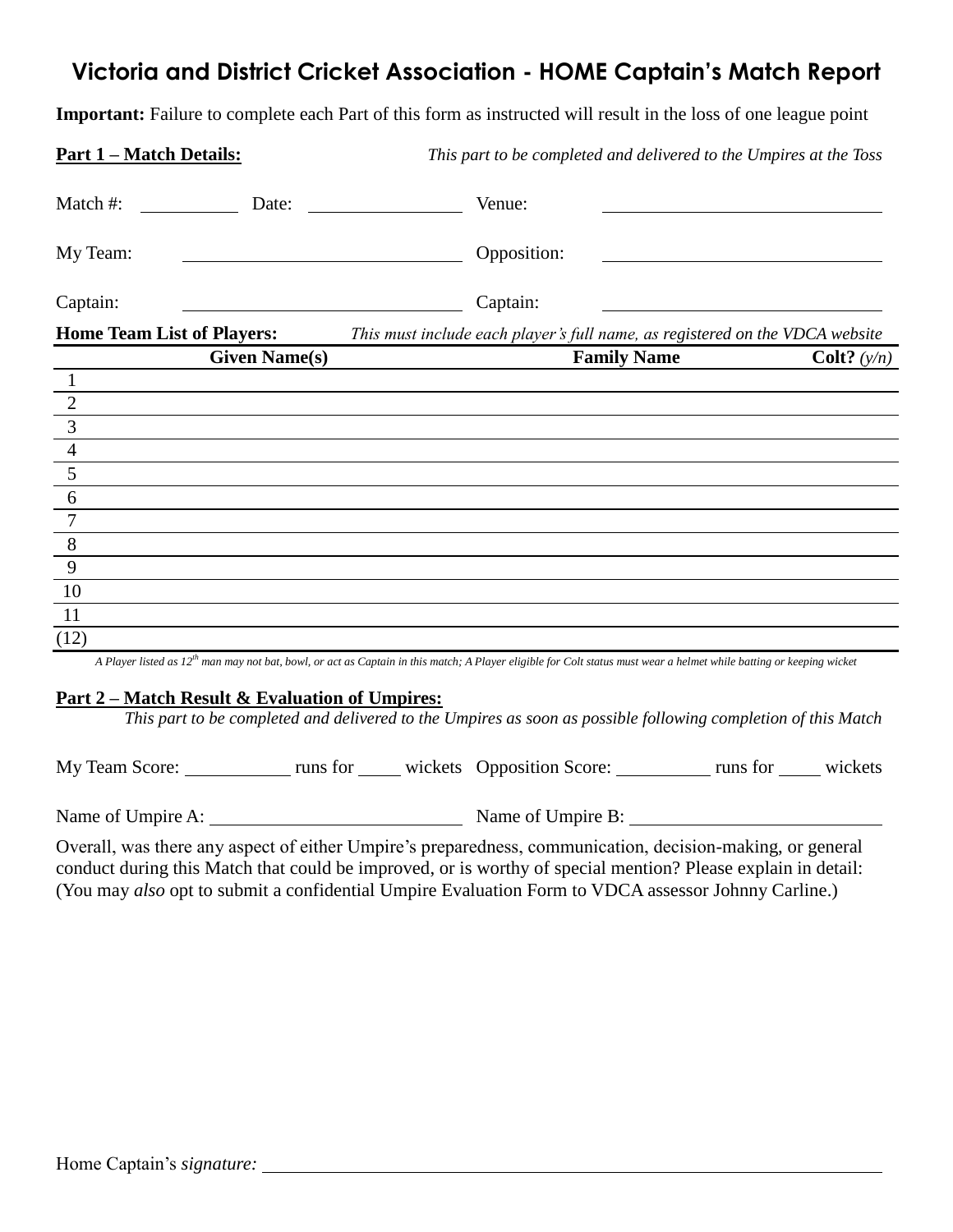## **Victoria and District Cricket Association - AWAY Captain's Match Report**

**Important:** Failure to complete each Part of this form as instructed will result in the loss of one league point

| <u> Part 1 – Match Details:</u>   | This part to be completed and delivered to the Umpires at the Toss           |               |
|-----------------------------------|------------------------------------------------------------------------------|---------------|
| Match #:<br>Date:                 | Venue:                                                                       |               |
| My Team:                          | Opposition:                                                                  |               |
| Captain:                          | Captain:<br><u> 1989 - Johann Stein, fransk politiker (d. 1989)</u>          |               |
| <b>Away Team List of Players:</b> | This must include each player's full name, as registered on the VDCA website |               |
| <b>Given Name(s)</b>              | <b>Family Name</b>                                                           | Colt? $(y/n)$ |
|                                   |                                                                              |               |
|                                   |                                                                              |               |
|                                   |                                                                              |               |
| $\frac{\frac{1}{2}}{\frac{3}{4}}$ |                                                                              |               |
|                                   |                                                                              |               |
| $\overline{6}$                    |                                                                              |               |
| $\overline{7}$                    |                                                                              |               |
| $\overline{8}$                    |                                                                              |               |
| 9                                 |                                                                              |               |
| 10                                |                                                                              |               |
| 11                                |                                                                              |               |
| (12)                              |                                                                              |               |

*A Player listed as 12th man may not bat, bowl, or act as Captain in this match; A Player eligible for Colt status must wear a helmet while batting or keeping wicket*

#### **Part 2 – Match Result & Evaluation of Umpires:**

*This part to be completed and delivered to the Umpires as soon as possible following completion of this Match*

My Team Score: runs for wickets Opposition Score: runs for wickets

Name of Umpire A: Name of Umpire B:

Overall, was there any aspect of either Umpire's preparedness, communication, decision-making, or general conduct during this Match that could be improved, or is worthy of special mention? Please explain in detail: (You may *also* opt to submit a confidential Umpire Evaluation Form to VDCA assessor Johnny Carline.)